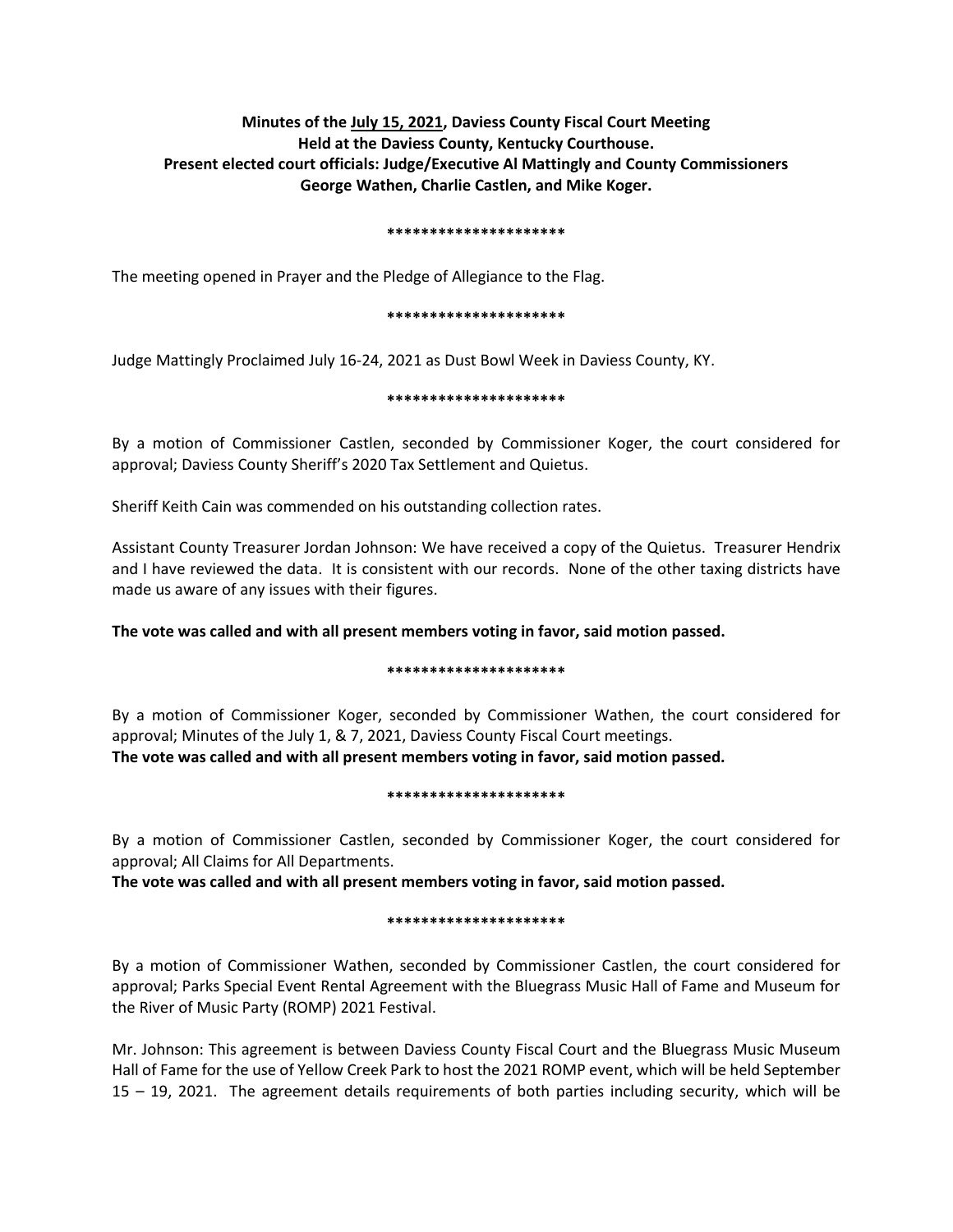provided by the Daviess County Sheriff's Office. The only change is the Emergency Response Plan that was modified by our EMA Director Andy Ball, legal staff, and parks administration.

Judge Mattingly: Last year, ROMP officials and the Bluegrass Museum came and asked that we support them by covering the cost of security, which we did. There is also an informal agreement regarding additional sanitation for folks.

## **The vote was called and with all present members voting in favor, said motion passed.**

#### **\*\*\*\*\*\*\*\*\*\*\*\*\*\*\*\*\*\*\*\*\***

By a motion of Commissioner Koger, seconded by Commissioner Wathen, the court considered for approval; Apply for the 2021 Kentucky Department of Agriculture's 2021 Spay/Neuter Grant.

David Smith: This annual state grant helps with the low-cost spay/neuter program. This year's grant has increased from \$2,500 to \$3,000.

**The vote was called and with all present members voting in favor, said motion passed.**

## **\*\*\*\*\*\*\*\*\*\*\*\*\*\*\*\*\*\*\*\*\***

By a motion of Commissioner Castlen, seconded by Commissioner Wathen, the court considered for approval; MOA with the City of Owensboro regarding Juvenile Drug Court Funding.

Judge Mattingly: When the State decided to pull their funding of this program, local governments came together and decided that the community could not afford to forego such a vital program and, at that point, agreed to each pay \$70,000 per year to continue the program. This agreement renews that commitment.

County Attorney Claud Porter: The program is highly successful and has proven to be a wonderful opportunity for many kids to get rid of their public offenses. Families are involved as well and are key to the children's success.

**The vote was called and with all present members voting in favor, said motion passed.**

## **\*\*\*\*\*\*\*\*\*\*\*\*\*\*\*\*\*\*\*\*\***

By a motion of Commissioner Wathen, seconded by Commissioner Castlen, the court considered for approval; Amended Memorandum of Agreement with Hollison, LLC.

Mr. Smith: In 2015, the court signed an incentive agreement with Hollison, which involved a grant portion and a loan portion. Late last month, the Judge received a letter requesting an extension primarily due to COVID impacting their business. This extension lengthens the loan to 10-years, due in September 2025.

**The vote was called, with Commissioner Koger abstaining, and all other present members voting in favor, said motion passed.**

**\*\*\*\*\*\*\*\*\*\*\*\*\*\*\*\*\*\*\*\*\***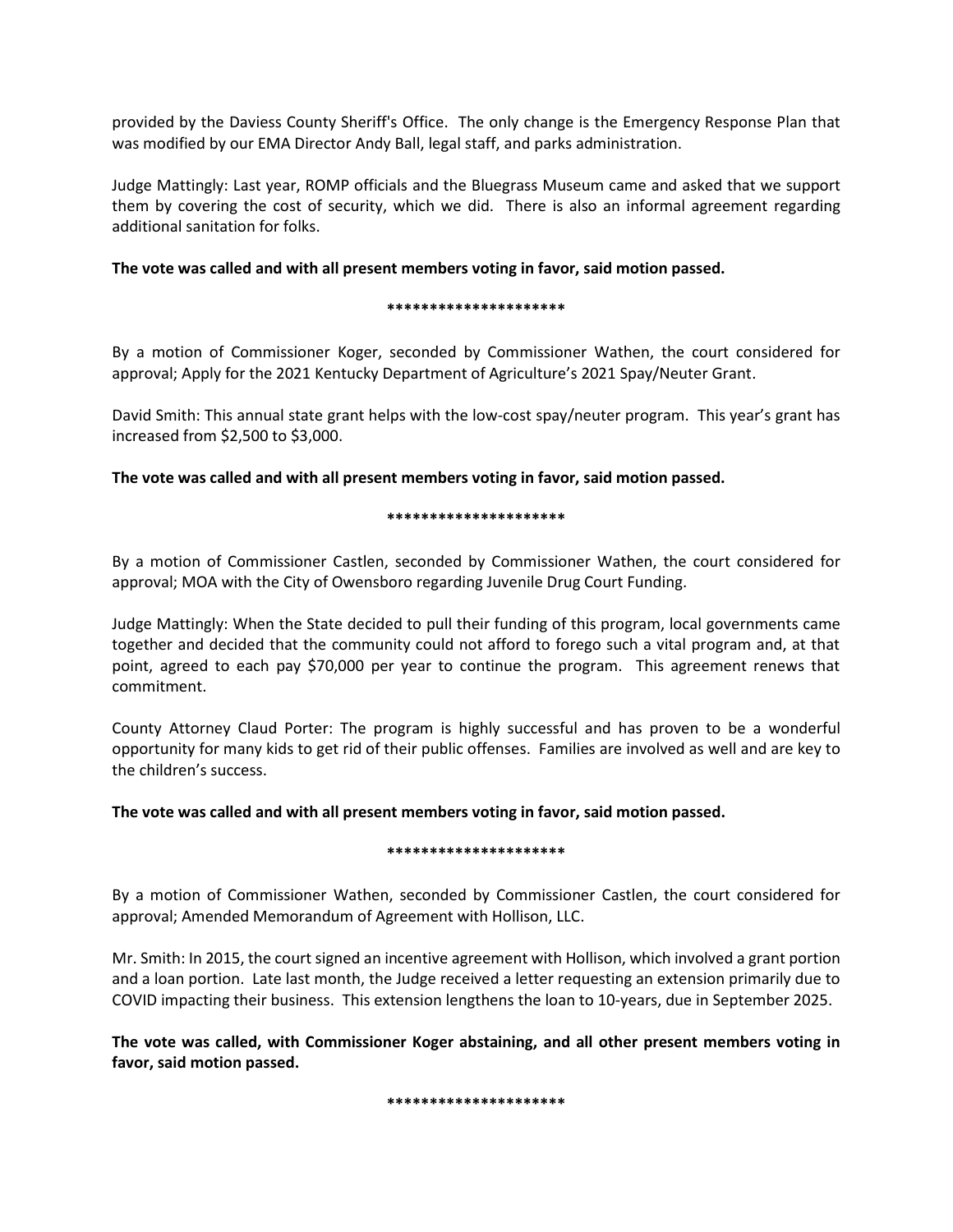By a motion of Commissioner Wathen, seconded by Commissioner Castlen, the court considered for approval; Service Agreement with Gardner Engineering Consulting, PLLC to Assess the Structural Condition of Panther Creek Park Fire Tower.

Judge Mattingly: Several months ago, the county engineer brought us a concern about the safety of the fire tower so we closed it out of an abundance of caution and prudence. This agreement is with a structural engineer who will tell us if the tower is safe for people to use, if repairs are needed, or if it is structurally unsound.

## **The vote was called and with all present members voting in favor, said motion passed.**

#### **\*\*\*\*\*\*\*\*\*\*\*\*\*\*\*\*\*\*\*\*\***

By a motion of Commissioner Koger, seconded by Commissioner Castlen, the court considered for approval; PR-5632 Lease Agreement Modification for KYTC Leased Premises.

Mr. Johnson: This lease modification is to extend the currently leased space by KYTC at the operations center to include two additional offices (371 square feet) for \$5,171.72 per year. We anticipate the painting and carpeting costs to meet their finishing requirements to be approximately \$4,000 and will be recouped within the first year of this lease. These current vacant offices are located directly inside the building on the right, and are the first two offices on the right side of the hallway. The state plans to use this space for driver's license tests.

Commissioner Koger asked about the number of years in this lease.

Mr. Johnson did not have that info at hand but said he would get a copy of the lease to him as soon as possible.

## **The vote was called and with all present members voting in favor, said motion passed.**

## **\*\*\*\*\*\*\*\*\*\*\*\*\*\*\*\*\*\*\*\*\***

By a motion of Commissioner Castlen, seconded by Commissioner Koger, the court considered for approval; Lease Agreement with Hurricane Marina, LLC.

Judge Mattingly: Commissioners, as you were aware, about 7 years ago, we bought Little Hurricane Boat Ramp and about 20 acres from the federal government. Since then, we have always looked for ways to improve it. A couple of years ago, we were approached about a lease where these folks would take care of the property, which they have done, and they were going to put a boat dock in and some other amenities. Unfortunately, they didn't believe that the Corps of Engineers had the sting they do and the Corps. stopped them because they failed to obtain all the necessary permits and documents to do the things they wanted to do on that property. Daviess County Fiscal Court didn't stop them, slow them down, move them, or do anything. It was their own intractability in dealing with the Corps. and the Division of Water that caused this slow down. Additionally, they needed a conditional use permit from OMPC. I hope that going forward, we don't get bubble gum on our shoes.

## **The vote was called and with all present members voting in favor, said motion passed.**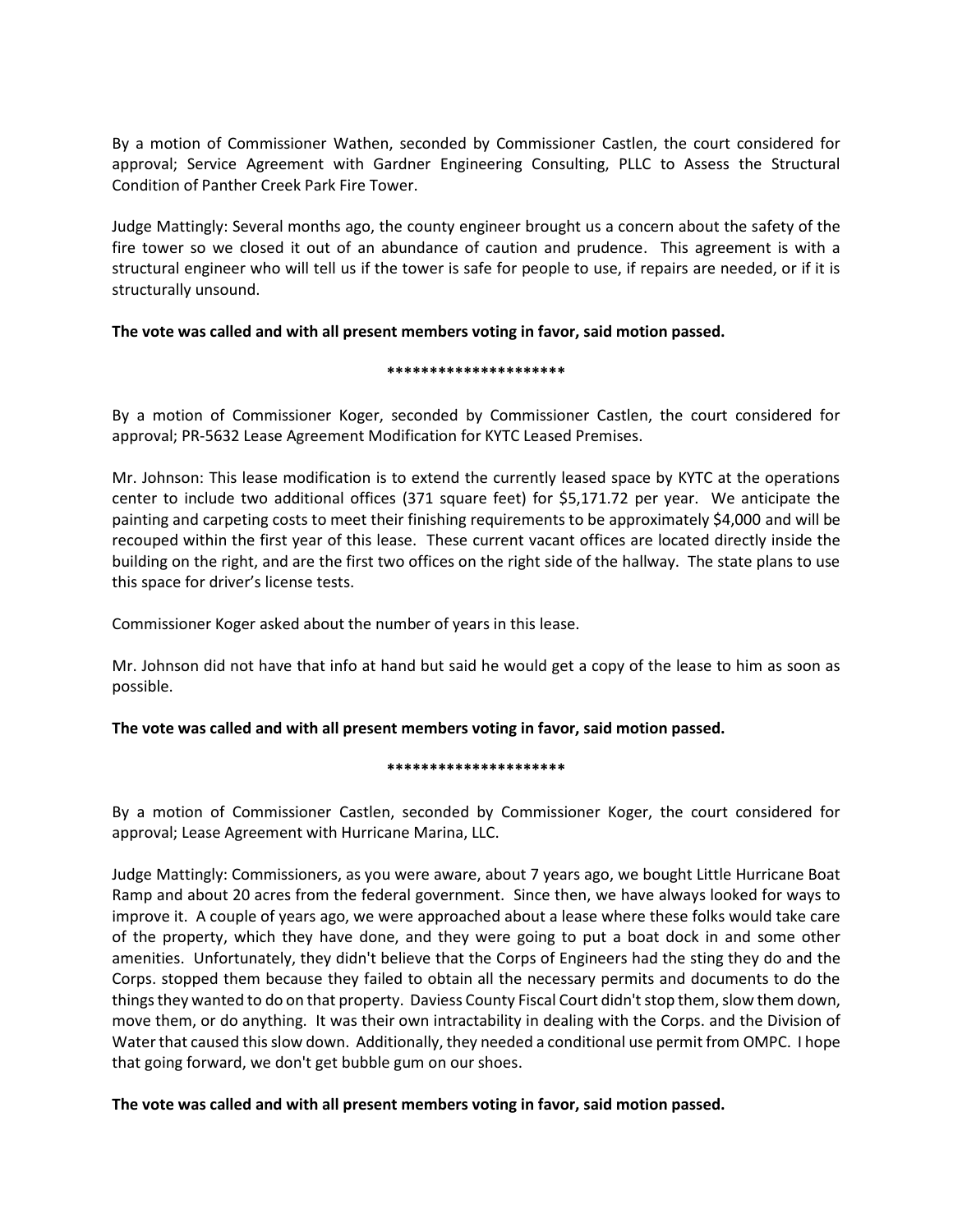#### **\*\*\*\*\*\*\*\*\*\*\*\*\*\*\*\*\*\*\*\*\***

By a motion of Commissioner Koger, seconded by Commissioner Wathen, the court considered for approval; AmeriCorps Host Agency Agreement benefitting EMA.

Mr. Johnson: For the last several years, the court has participated in this AmeriCorps program for EMA. The program has proven beneficial for the Department. It gives them an employee at a cost of \$5,750. This is an agreement for the program year extending from September 1, 2021 to August 31, 2022.

## **The vote was called and with all present members voting in favor, said motion passed.**

## **\*\*\*\*\*\*\*\*\*\*\*\*\*\*\*\*\*\*\*\*\***

By a motion of Commissioner Castlen, seconded by Commissioner Koger, the court considered for approval; award the following Bids:

 08-2021: Construction of a Restroom Facility at Horse Fork Creek Park to Lanham Brothers for \$152,239.

Daviess County Fiscal Court received three (3) bids for the construction of a restroom facility at Horse Fork Creek Park for the Daviess County Parks & Recreation Department. Lanham Brothers is the lowest and best evaluated bid, having no exceptions to the bid specifications. It is our recommendation to award Bid No. 08-2021 to Lanham Brothers in the amount of \$152,239.00.

16-2021: 10 New or Used Target Throwing Machines to Midwest Clay Sports for \$23,527.40.

Daviess County Fiscal Court received four (4) bids for the provision of ten (10) new or used target throwing machines for the Daviess County Gun Club. Midwest Clay Sports is the best evaluated bid, having no exceptions to the bid specifications. It is our recommendation to award Bid No. 16-2021 to Midwest Clay Sports in the amount of \$23,527.40.

15-2021: 2 New Custom Pumpers to Johnson's EVS for \$1,055,532.

Daviess County Fiscal Court received four (4) bids for the provision of two (2) new custom pumpers for the Daviess County Fire Department. Johnson's EVS is the best evaluated bid, having no exceptions to the bid specifications. It is our recommendation to award Bid No. 15-2021 to Johnson's EVS for the two (2) 2022 Spartan ERV Metro Star/Star units in the amount of \$1,055,532.00.

The volunteer fire trucks cost around \$260,000. Chief Smith was asked to discuss the price disparity here.

Chief Smith: The volunteer stations typically buys a standard, manufactured cab brand of pumper. This bid today is for 2 custom pumpers, which are custom built for maneuverability. These have been designed for specific medical and advanced medical equipment as well as to multiple safety features for those personnel riding in them. The heavy commercial size and additional safety features are what increases the cost.

**The vote was called and with all present members voting in favor, said motion passed.**

**\*\*\*\*\*\*\*\*\*\*\*\*\*\*\*\*\*\*\*\*\***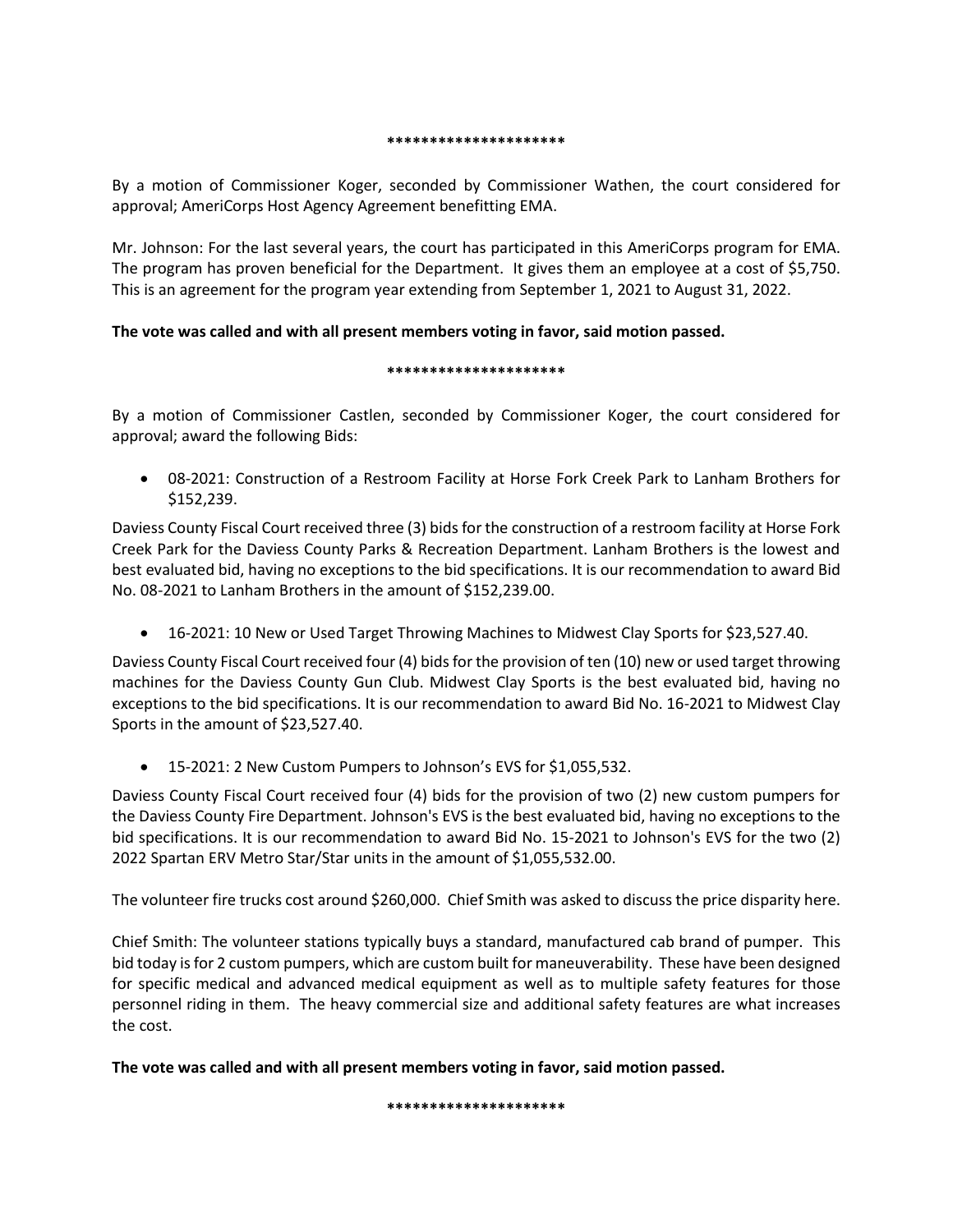By a motion of Commissioner Castlen, seconded by Commissioner Wathen, the court considered for approval; Accept the Retirement Resignation of Karla Riney, Public Works Admin. Assistant eff. July 31, 2021 (26 Years of Service).

**The vote was called and with all present members voting in favor, said motion passed.**

#### **\*\*\*\*\*\*\*\*\*\*\*\*\*\*\*\*\*\*\*\*\***

**No other business was considered.**

**\*\*\*\*\*\*\*\*\*\*\*\*\*\*\*\*\*\*\*\*\***

**No public comments were received.**

**\*\*\*\*\*\*\*\*\*\*\*\*\*\*\*\*\*\*\*\*\***

## **Comments by Daviess County Fiscal Court:**

Commissioner Wathen thanked the Lions Club for allowing the county to use the fairground for this week's Waste Tire Amnesty Day Event.

Commissioner Wathen: I know nothing specific has been proposed regarding the outer loop, but I am going to say that if it is a bypass style outer loop, I'm totally against it. I don't think we need it. I believe it would be overkill. It is a \$400 to \$500 million project, and I have yet to see any factual evidence showing that it would be a big benefit. I see the potential to be greater for more negative impacts than positive, which could include drainage issues and a weakened agriculture community and devastated farmlands. I don't think we have maximized the current by-pass' value. We should begin by widening it from 4 lanes to 6 lanes and reduce the speed limit back down to a safer 55 miles an hour. I would like the see the state look for ways to improve our current infrastructure.

Judge Mattingly: Commissioner Castlen and I met with folks regarding the outer loop and discovered that there is a tremendous amount of misinformation and misconceptions going on particularly on social media. To clarify one, the state does not have land contracts out for this project as they don't have a route selected. They are only in the feasibility study stage and they do not know where a route would be recommended at this point. Senator McConnell has not guaranteed a percentage of funding for the outer loop. If it was that easy, we would already have money for the Hwy 54 completion and would not need to beg for that money. When this feasibility study is done, and KYTC brings all the data and information together and allows the community to review it, I think things will become clearer. I think the state and GRADD did a poor job in rolling this thing out. People were under the impression that that one zoom meeting was all there was going to be for them to comment. We will have a link on a county web page for people use to get factual information on this project.

Judge Mattingly: They are all talking about "that" money. I'm assuming they are talking about the American Rescue Plan Act (ARPA) money that is coming to the city and the county. Let me assure the public that once we have final guidance from the treasury, and who knows when that will be, that we will try to have a couple of public meetings where we can talk to people, directly answer questions as to how the money can be used, what thoughts we might have, and what thoughts the public might have. I mean I've always hollered that when we get together our plan of action from the chamber, EDC, the city/county - and those little cards that we give out, they need to have a segment for the public to come in and talk.